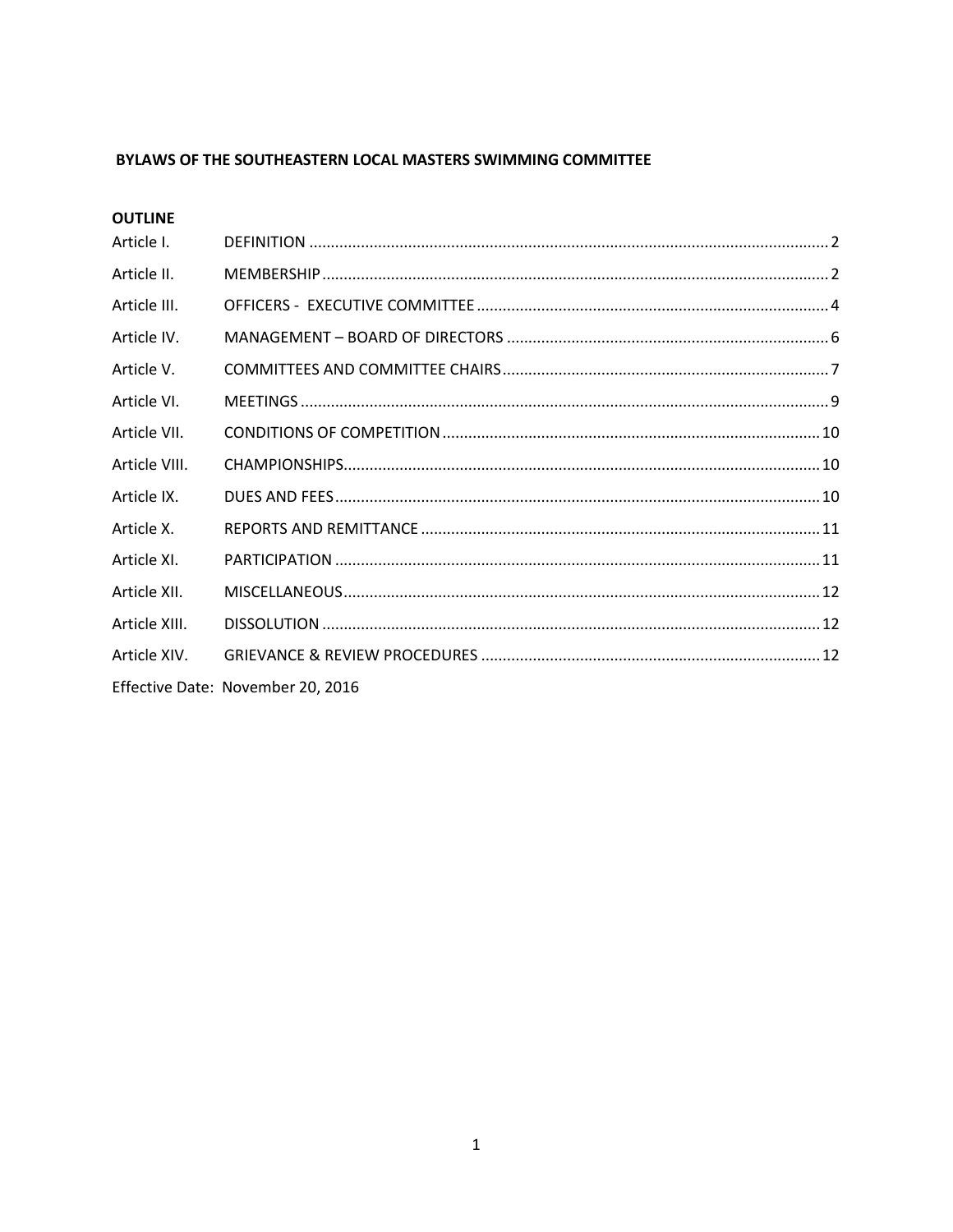## <span id="page-1-0"></span>**Article I. DEFINITION**

**Section 1.01** OBJECTIVES : The objective of the SOUTHEASTERN Local Masters Swimming Committee (LMSC) shall be to promote and develop swimming for the benefit of swimmers of all abilities eighteen (18) years of age and older, in accordance with the standards, and under the rules prescribed, by the United States Masters Swimming, Inc. (USMS) and the SOUTHEASTERN LMSC.

- (a) The LMSC shall exist to:
	- *(i) Serve USMS members and clubs within the geography of the LMSC*
	- *(ii) Approve event sanctions*
	- *(iii) Submit event results to the USMS meet results database*
	- *(iv) Encourage facilities to update the USMS Places to Swim directory*
	- *(v) Maintain an LMSC website*
	- *(vi) Distribute an LMSC newsletter*
	- *(vii) Provide camps, clinics and educational programs for members and coaches within the LMSC*
	- *(viii) Send delegates to the USMS annual meeting.*

**Section 1.02** NAME and TERRITORY : The name of this committee shall be the SOUTHEASTERN Local Masters Swimming Committee (LMSC). The geographic boundaries of this Local Masters Swimming Committee shall include all the states of Alabama and Tennessee. In the state of Florida, the counties of Escambia, Santa Rosa, Okaloosa, Walton, Holmes, Washington, and Bay, and that part of Jackson and Calhoun Counties west of the Apalachicola River.

**Section 1.03** JURISDICTION : The LMSC shall have jurisdiction over the sport of Masters Swimming as has been delegated to it by USMS.

**Section 1.04** ORGANIZATION : This organization shall be organized as a tax-exempt association under the rules of the United States Code 501 for the mutual benefit of its members.

### <span id="page-1-1"></span>**Article II. MEMBERSHIP**

**Section 2.01** COMPOSITION-The LMSC membership shall consist of the following classes:

- (a) Club Membership Note: The words "club" & "team" are sometimes used interchangeably and are indicative of the same membership/representation class within the LMSC.
	- *(i) A club is defined by USMS as those swim organizations which have registered with USMS and are in good standing with both USMS and the LMSC and which have athletes registered to represent said organization in the sport of Masters Swimming.*
	- *(ii) A club is an organization which conducts a program in Masters Swimming or is composed of persons joined together in support of Masters Swimming or some aspect thereof. A club may consist of several Workout Groups (see definition of class, following).*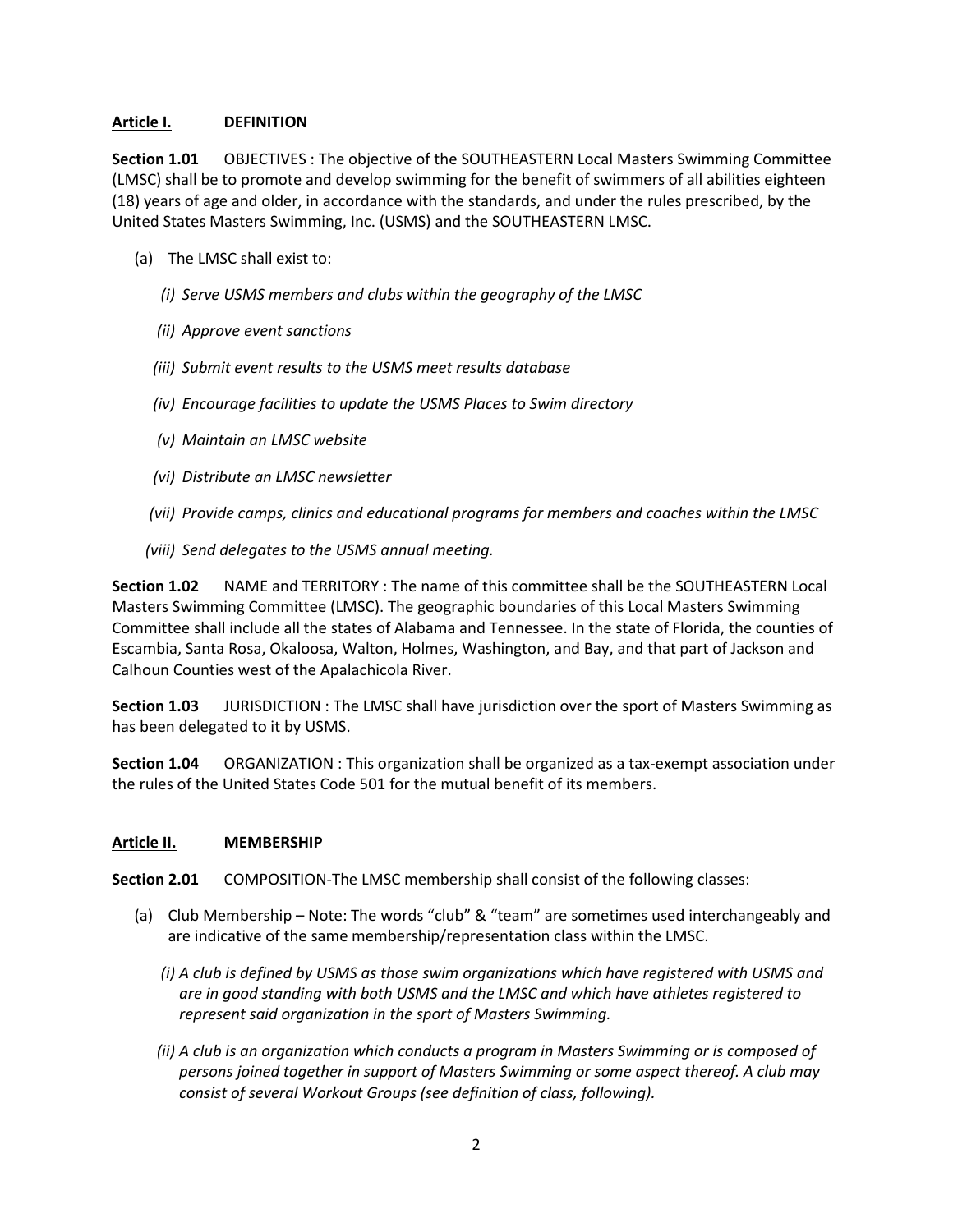- *(iii) No individual may be a member of more than one club at the same time. USMS and SOUTHEASTERN LMSC rules shall apply to members changing club registration.*
- *(iv) Each club shall appoint a representative to be the primary point of communication with the LMSC Board of Directors on behalf of the club. Such appointment shall be in writing, duly certified by the chief executive officer, or Secretary, of the appointing club. The appointed member may withdraw his/her representation by written notice addressed to the LMSC Registration Chair and signed by the member club's Chief Executive or Secretary. Substitute representatives may be submitted in the same manner.*
- *(v) Each club will be eligible to have individual members compete as a unit in competitions outside the SOUTHEASTERN LMSC.*
- (b) Workout Group Membership Note: The terms "workout group" & "chapter" are sometimes used interchangeably and are indicative of the same membership/representation class within the LMSC.
	- *(i) A workout group is defined by USMS as a subordinate organization (subgroup) of a USMSregistered club. Clubs may have multiple workout groups within a large geographical area and utilize several pool locations. Different workout groups designate who swims where, as an example. Workout Groups receive the same benefits that separately registered clubs receive. Workout groups must remain in good standing with USMS and the LMSC and have athletes registered to represent said organization in the sport of Masters Swimming.*
	- *(ii) No individual may be a member of more than one workout group at the same time. USMS and SOUTHEASTERN LMSC rules governing procedures for a member changing club registration shall apply to members changing workout group registration.*
	- *(iii) Each workout group shall appoint a representative to be the primary point of communication with the LMSC Board of Directors on behalf of the workout group. Such appointment shall be in writing, duly certified by the chief executive officer, or Secretary, of the appointing workout group. The appointed member may withdraw his/her representation by written notice addressed to the LMSC Registration Chair and signed by the member workout group's Chief Executive or Secretary. Substitute representatives may be submitted in the same manner.*
	- *(iv) Each workout group will be eligible to have individual members compete as a unit in competitions outside the SOUTHEASTERN LMSC. Within the LMSC, workout group members can compete under their registered workout group against other workout groups.*
- (c) Individual Membership Each individual who is an athlete, coach, official, administrator, or other person who is interested in the purposes and programs of the LMSC.
	- *(i) Individual Members must register annually with USMS through the LMSC Registrar and pay the required membership/application fee to the LMSC and shall include the fee payable to USMS.*
	- *(ii) Members must specify an affiliation within the LMSC as:*
		- *a) Unattached*
		- *b) A member of a club*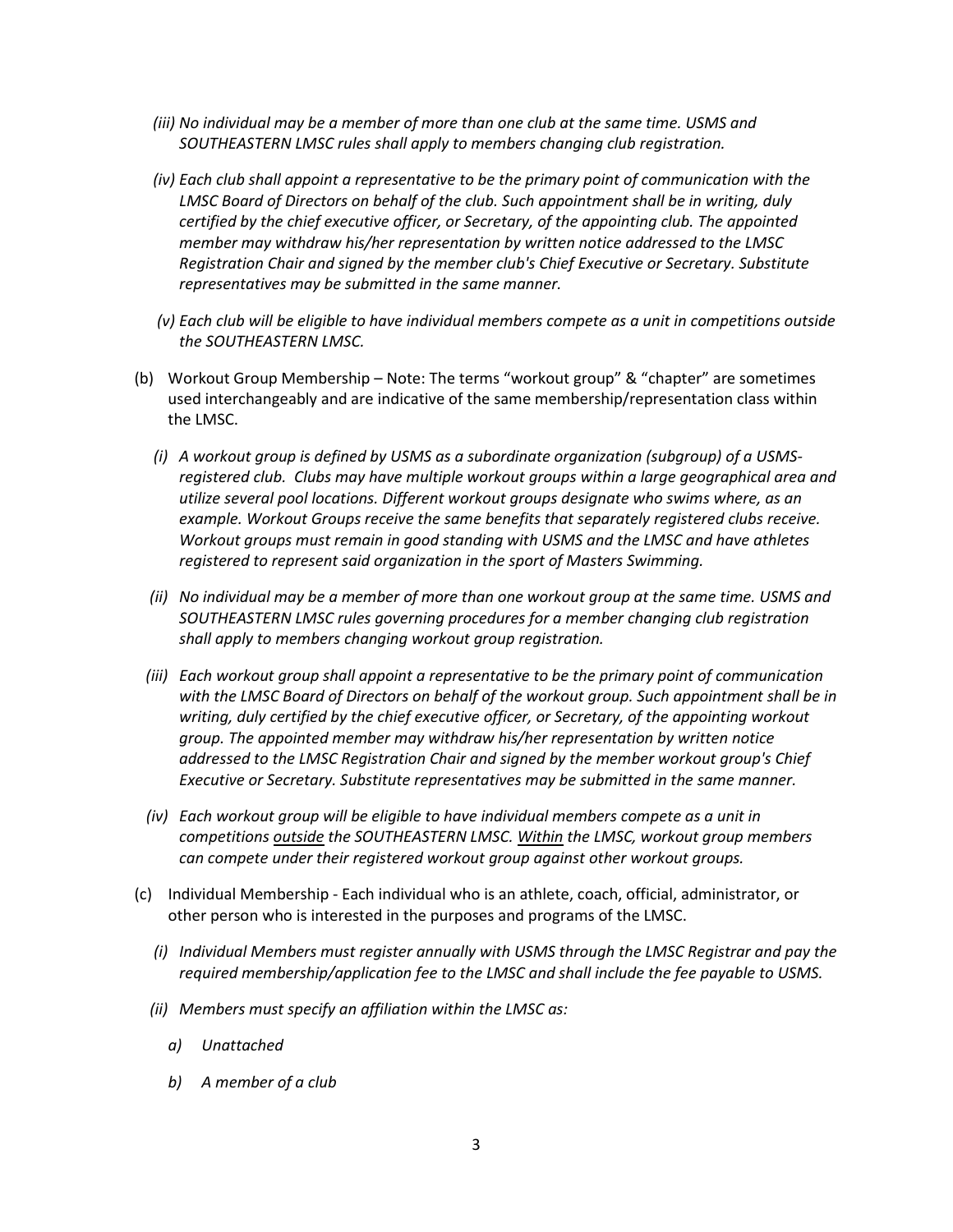- *c) A member of a workout group affiliated with a club*
- *(iii) Each individual member shall receive an electronic USMS membership card certifying his/her membership, and may attend all general meetings of the LMSC. Any member may request a paper copy of his/her membership card from the LMSC Registrar.*

**Section 2.02** ELIGIBILITY – Any active member in good standing with USMS is eligible to participate and align their membership within the SOUTHEASTERN LMSC, regardless of their geographic residence.

## **Section 2.03** RESPONSIBILITIES

- (a) Duties and Powers of Members:
	- *(i) Elect officers.*
	- *(ii) Ratify or rescind policies and programs established by the Board of Directors.*
	- *(iii) Amend the Bylaws of the LMSC*
- (b) Conduct Every member of the LMSC shall abide by the Bylaws, and any Rules, Regulations and Policies of the LMSC and USMS.

### <span id="page-3-0"></span>**Article III. OFFICERS - EXECUTIVE COMMITTEE**

**Section 3.01** COMPOSITION – The Executive Committee shall consist of the following officers of the LMSC:

- (a) LMSC Chair
- (b) Vice Chair
- (c) Secretary
- (d) Registration Chair
- (e) Treasurer
- (f) Depending on the needs of the LMSC, the Secretary position may be combined with any other Officer or Board of Directors position. No other elected members of the Executive Committee shall hold multiple roles within the LMSC Board of Directors. If acting in multiple roles, any individual is only permitted a single vote on issues pertaining to the LMSC.

**Section 3.02** ELIGIBILITY – only current registered members of the SOUTHEASTERN LMSC are eligible to hold office.

**Section 3.03** TERM OF OFFICE - Each officer shall serve for a term of two (2) years, or until a successor is chosen. There is no limit to the number of terms an officer may serve.

**Section 3.04** ELECTION – Officers to serve on the Executive Committee shall be elected by the general membership of the LMSC.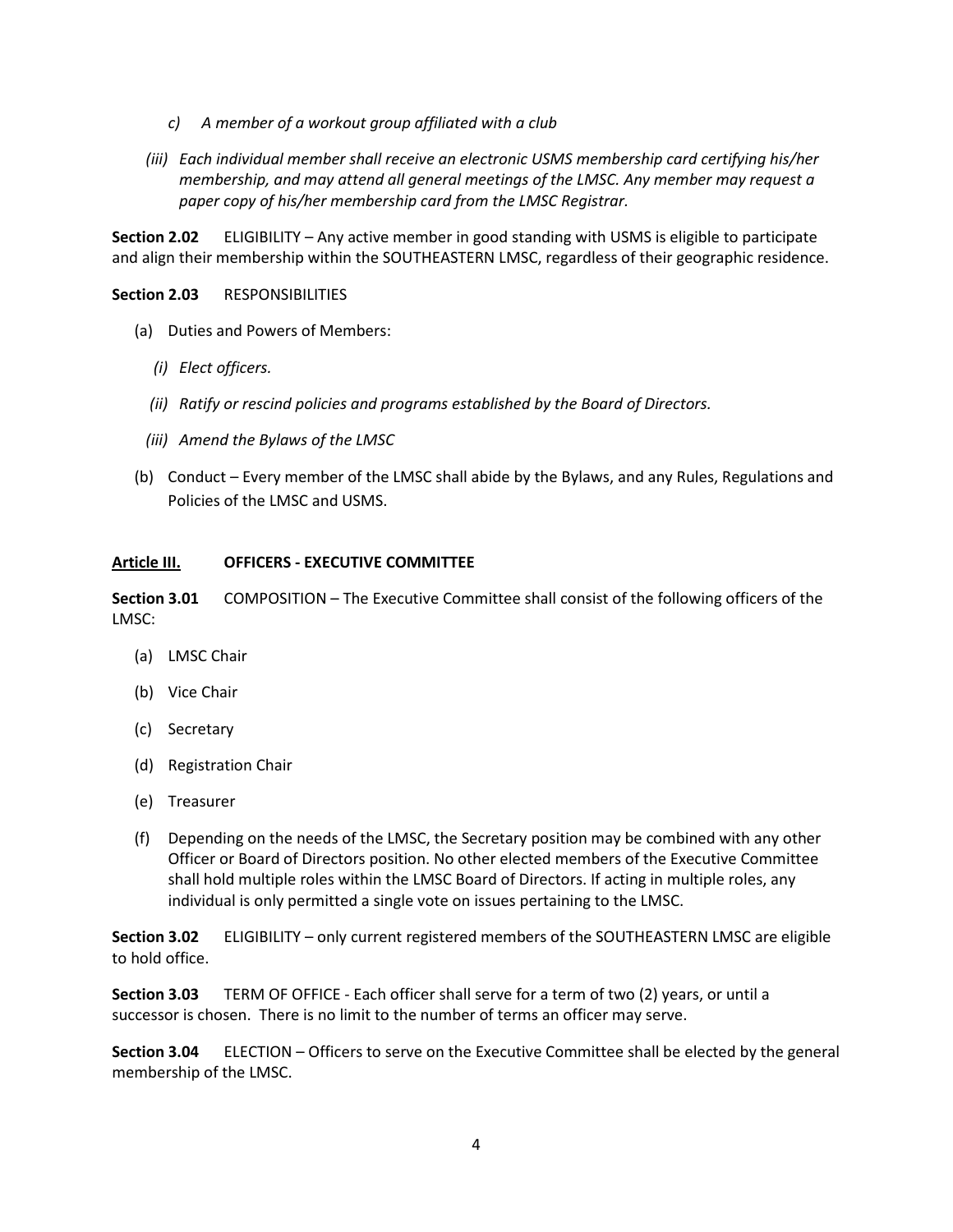- (a) A Nominations Committee of three members representing the geographical diversity of the LMSC will be responsible for submitting nominations to serve as LMSC officers. The Chair of the Nominations Committee will be appointed by the LMSC Chair.
- (b) Nominations shall be solicited from the general membership through email or other effective means established by LMSC policy and evaluated by the Nominations Committee prior to consideration for election.
- (c) The Nomination Committee shall distribute to the membership a slate of candidates eligible and capable of discharging the duties associated with each position as officer within the LMSC, and broadly representative of the LMSC in terms of geography.
- (d) Elections will be conducted electronically, with all members of the LMSC eligible to vote for all officers. Provision for write-in candidates will be provided. The election shall be conducted by the Registrar using a web-based method that limits each LMSC member to a single vote for each office. The Nomination Committee will report election results to the Registrar, who will confirm and transmit the results to the LMSC Chair, whose responsibility it will be to communicate results to the LMSC membership through email or other effective means established by LMSC policy.
- (e) When elections are deemed final by the Nominations Committee, the new officer(s)' term shall commence the Monday following the announcement of the election results by the LMSC Chair and shall last until the next annual meeting or time period during which officer elections are conducted, not less than a period of two years.

**Section 3.05** RESPONSIBILITIES – The LMSC Board of Directors may designate other duties as needed from time to time. Primary duties and powers of officers are as follows:

- (a) LMSC Chair The LMSC Chair shall be responsible for the day-to-day management of the business affairs of the LMSC. He/she shall call meetings when and where deemed necessary and shall preside at all meetings. He/she shall appoint committee chairs and, where necessary, members of both standing and special committees that may be necessary to fulfill the duties and responsibilities of the LMSC, all with the advice and consent of the Board of Directors.
- (b) Vice Chair The Vice Chair will serve to assist the LMSC Chair in the LMSC Chair's duties, and fulfill those duties in the event that the LMSC Chair is unavailable due to absence or unable to serve due to issues of health, eligibility, or other reasons that require the Vice Chair to provide necessary leadership.
- (c) Secretary -The Secretary shall be responsible for keeping a record of all meetings, preparing official correspondences, issuing meeting notices, and keeping minutes of all meetings.

The Secretary shall also make official reports available to the national office as required by the USMS Rule Book.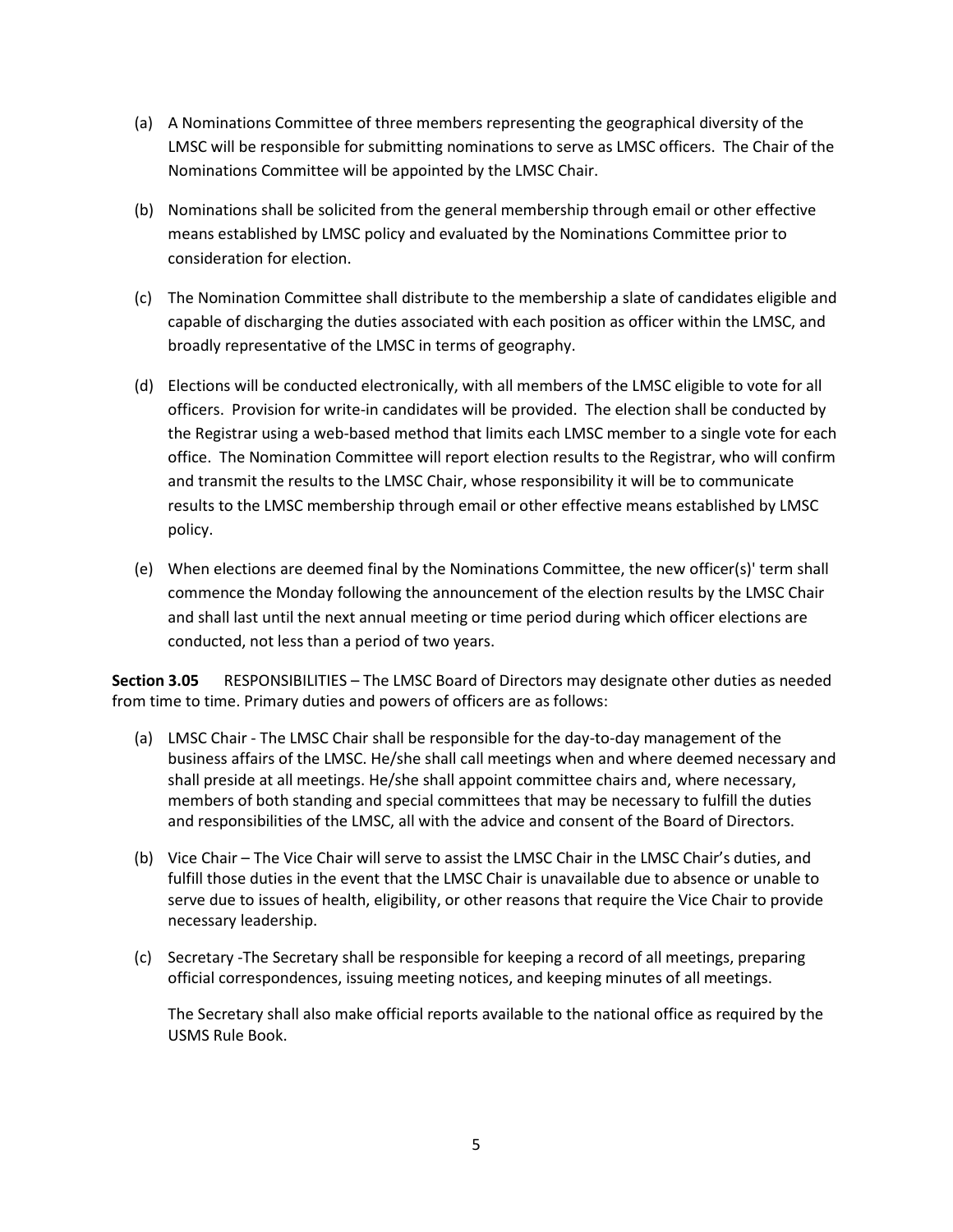(d) Registration Chair -The Registration Chair shall process individual and club applications for membership to USMS and LMSC along with any received donations. He/she shall also keep accurate records of said individual and club registrations, and make reports to the Secretary and Treasurer as required by LMSC policy.

Note: the Secretary and Registration Chair (commonly referred to as the Registrar) may or may not be the same individual, depending on the needs of the LMSC at the time.

- (e) Treasurer -The Treasurer shall be responsible for preparing the annual budget for review and approval by the Chair and Board of Directors. The Treasurer shall receive all monies and pay bills approved by the Board of Directors or authorized by the budget approved by the Board of Directors. The Treasurer shall maintain all financial records, including for bank and checking accounts, and shall be responsible for making timely reports (at least annually) to the Board of Directors.
- (f) Convention Delegate(s) The Executive Committee shall have first right of refusal (with priority given to any member also serving on a national committee) to serve as delegate(s) attending and participating in the USMS National Convention as representatives of the LMSC. The Delegate(s) shall prepare a convention report to be distributed to the LMSC general membership following the convention.
- (g) Should any member of the Executive Committee be unable to attend the national convention, the LMSC Chair may select another member of the Board of Directors to attend in his/her place and represent the LMSC as a delegate. If no member of the Board of Directors is able to attend the national convention, the LMSC Chair may select a delegate from among the LMSC membership.

**Section 3.06** REMOVAL – A member of the Executive Committee can be removed from office, for cause, by a majority vote of the Board of Directors. Action to remove from office a member of the Executive Committee may be taken by independent action by the Board of Directors. The Board of Directors must hold such a vote if presented with a written petition of twenty (20) SOUTHEASTERN LMSC members representing at least three different clubs in good standing.

**Section 3.07** VACANCIES created for whatever reason, in any office, may be filled by appointment of the LMSC Chair, with the advice and consent of the Board of Directors. In the event that the LMSC Chair position becomes vacant, the Vice Chair will assume all duties as LMSC Chair for the unexpired term of the previous incumbent, and for this period of time the office of Vice Chair will remain vacant.

# <span id="page-5-0"></span>**Article IV. MANAGEMENT – BOARD OF DIRECTORS**

**Section 4.01** COMPOSITION -The LMSC Board of Directors shall consist of:

- (a) Each Executive Committee member of the LMSC.
- (b) All appointed chairs of the LMSC defined in Article V.

**Section 4.02** ELIGIBILITY - current registered members in good standing of the SOUTHEASTERN LMSC are eligible to serve on the Board of Directors. Exceptions to this may be made with approval of the Executive Committee and remaining members of the Board of Directors.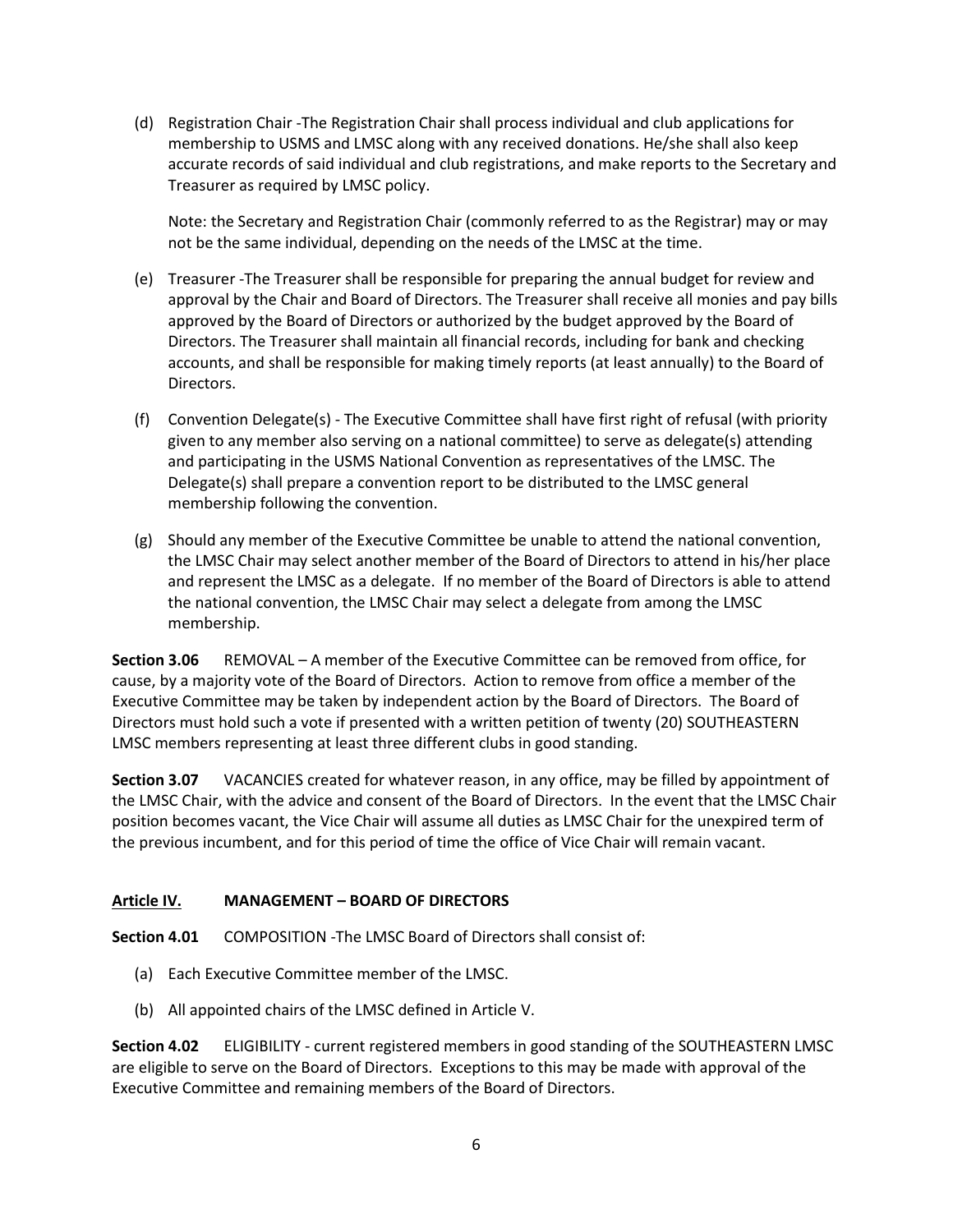#### **Section 4.03** RESPONSIBILITIES

- (a) Duties and Powers -The Board of Directors shall act for the LMSC and its members during the interval between membership meetings, subject to the approval and ratification of the membership.
- (b) The Board of Directors shall have the power and duty to:
	- *(i) Establish programs and policies (subject to ratification by the general membership).*
	- *(ii) Establish the Review Committee when and where deemed necessary, for evaluation and resolution of LMSC issues as brought forth by the membership.*
	- *(iii) Review and adopt the annual budget of the LMSC prior to the beginning of each fiscal year.*
	- *(iv) Call regular and special meetings of the LMSC Board of Directors.*
	- *(v) Lend direction or advice where needed or sought by LMSC membership or the LMSC Executive Committee.*
	- *(vi) The Board of Directors shall not have the power to amend these Bylaws, a power reserved for the general membership.*
- (c) Conflict of Interest No member of the Board shall participate in any discussion or vote on any matter in which he or she or a member of his or her immediate family has a potential conflict of interest due to having material economic involvement regarding the matter being discussed. When such a situation presents itself, the Board Member must announce his or her potential conflict, disqualify him/herself, and be excused from participation in discussion on the matter involved. The LMSC Chair is expected to make inquiry if such conflict appears to exist and the Board Member has not made it known.

### <span id="page-6-0"></span>**Article V. COMMITTEES AND COMMITTEE CHAIRS**

**Section 5.01** STANDING COMMITTEES - The following standing committees should exist within the LMSC at all times. In practice, these committees may consist of a single Chair who is responsible for the work described below.

- (a) Competition Committee -The Competition Committee shall oversee competitive swimming programs to insure that LMSC program offerings are consistent with USMS and LMSC objectives, rules, and policies. The Competition Committee shall process applications for meet sanctions (pool, open water, and other events), and make suggestions for how to improve swimming competitions to the Board of Directors. The Chair of the Competition Committee is commonly known as the Sanctions Chair
- (b) Top 10/Records Committee -The Top 10/Records Committee shall maintain LMSC records based on the final meet results and prepare a list of swimmers for National Top 10 consideration. The Chair of the Top 10/Records Committee is commonly known as the Top 10 Chair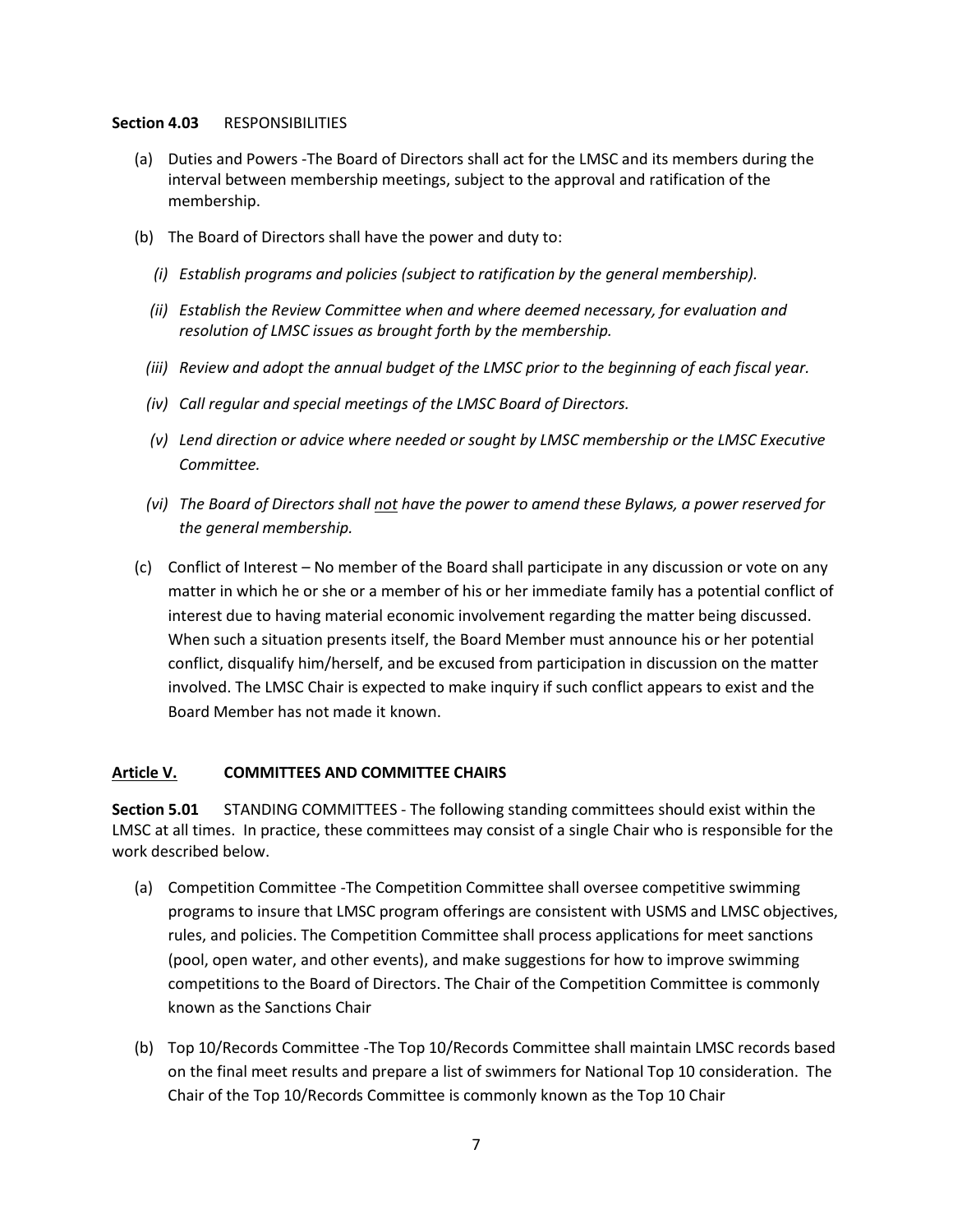- (c) Newsletter Committee -The Newsletter Committee shall be responsible for gathering information pertinent to the LMSC members and publishing a periodical to be sent to all clubs and individual members
- (d) Website Committee -The Website Committee shall be responsible for maintaining the LMSC website
- (e) Fitness Committee The Fitness Committee shall be responsible for communicating to LMSC members current information related to fitness, exercise, technique, injury avoidance, and nutrition. Such communications will appear regularly in the LMSC Newsletter and as postings on the LMSC website
- (f) Coaches Committee The Coaches Committee shall be responsible for maintaining open communication with coaches of Masters teams within the LMSC, communicate to all coaches information on coaching clinics, contribute material to the LMSC Newsletter highlighting the work of coaches within our LMSC, and in other ways promote excellence in coaching within our LMSC
- (g) Open Water The Open Water Committee will work to encourage participation of Masters swimmers in open water swimming within our LMSC
- (h) Officials Committee The Officials Committee will work with meet directors help identify qualified officials to work sanctioned and recognized swim competitions in our LMSC and will in other ways work to ensure high quality officiating at all such competitions

### **Section 5.02** SPECIAL COMMITTEES

- (a) Nominations Committee The Nominations Committee shall be responsible for soliciting nominations every two years for all officers of the LMSC and for participating in the election process as described elsewhere in these Bylaws. The Nominations Committee will be made up of three members representing different geographic regions of our LMSC to help ensure that nominations also are representative of the LMSC as a whole. The Chair and the other two members of the Nominations Committee will be appointed by the LMSC Chair upon approval of the Executive Committee.
- (b) Review Committee Should the need arise to address an issue at the LMSC governance level, the LMSC Board of Directors may select a Review Committee comprised of no less than five (5) members to address grievances or other issues that cannot be effectively addressed by the Executive Committee or the Board of Directors. Its hearings may be conducted by an attorney at law retained by the Committee for that purpose. The Review Committee need not be a standing committee of the LMSC and appointment of said committee shall expire upon completion of the review process.

### **Section 5.03** CHAIRS OF COMMITTEES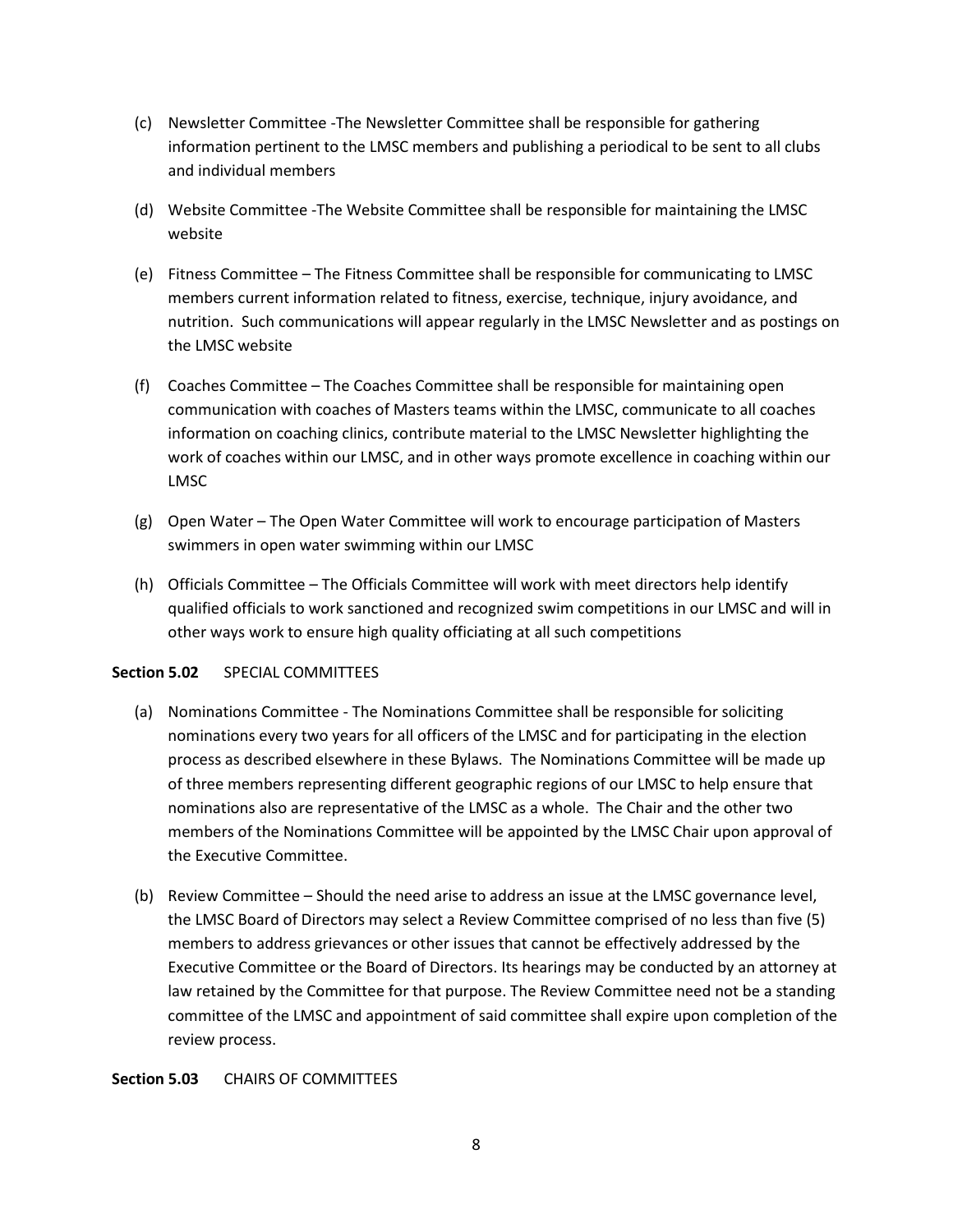- (a) Eligibility Committee Chairs should be chosen from a variety of different organizations within the LMSC to encourage wide representation. Current registered members of the SOUTHEASTERN LMSC shall be eligible for appointment. Exceptions to this may be made with approval of the Executive Committee and remaining members of the Board of Directors.
- (b) Appointment The chairs of committees shall be appointed by the LMSC Chair with the advice and consent of the Executive Committee.
- (c) Duties All Chairs are responsible for communicating with the Board of Directors on all actions and activities and each year and, at a time specified by LMSC policy, submit to the LMSC Chair a brief annual report summarizing what has been accomplished.

## **Section 5.04** MEMBERS OF COMMITTEES

- (a) Composition The number of members serving on each committee shall be determined by the Chair of each committee with the advice and consent of the LMSC Chair.
- (b) Appointment Members of all committees shall be recommended by the Committee Chair and appointed by the LMSC Chair with the advice and consent of the Executive Committee.
- (c) Duties -The duties of the members of committees is to carry out agreed upon tasks and remain in communication with the committee.

#### <span id="page-8-0"></span>**Article VI. LMSC MEETINGS**

**Section 6.01** ANNUAL- An annual meeting of the LMSC membership shall be held no later than December 1 of each year.

**Section 6.02** SPECIAL- Should the need for a special meeting of the LMSC membership arise, the LMSC Chair is responsible for calling such a meeting. If sufficient need for a special meeting of the LMSC membership exists but the Chair does not call such a meeting in a timely fashion, such a meeting may be called by any four (4) members of the Board of Directors.

### **Section 6.03** NOTICES

- (a) Time -A minimum thirty (30) day notice shall be given for any annual or special meeting called by the Chair or Board of Directors.
- (b) Information -The notice of a meeting shall contain the time, date, site, and proposed agenda of such meeting.
- (c) For special meetings, the purpose of such a meeting shall also be given.
- (d) Address -The notice shall be sent to the last address (physical and/or electronic) given to the Secretary/Registration Chair of each organization's representative and/or each individually registered member of the LMSC.

**Section 6.04** ORDER OF BUSINESS- At all LMSC membership meetings and meetings of the Board of Directors, the following shall be the order of business: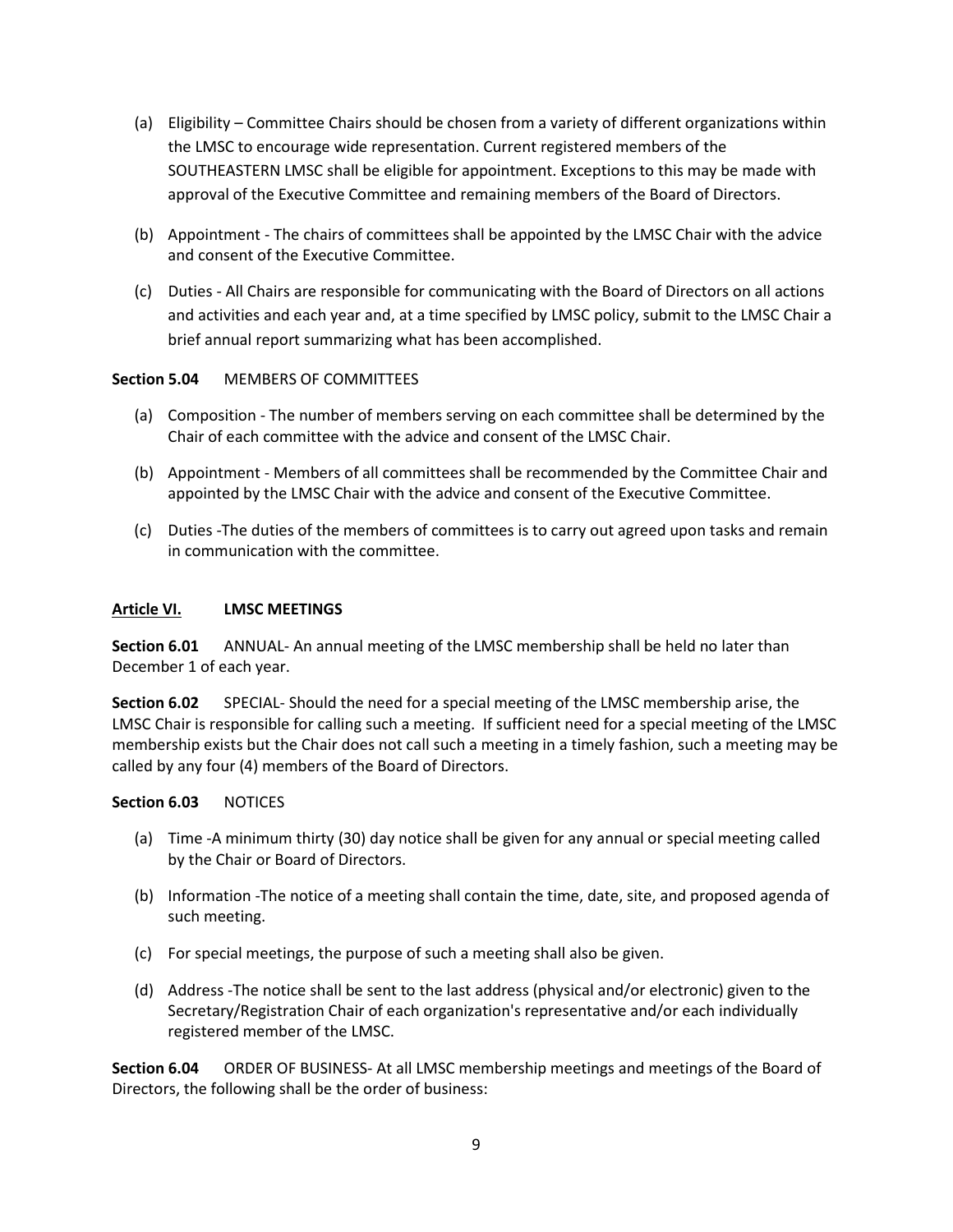- (a) Roll call (Board of Directors only).
- (b) Reading, correction, and adoption of minutes from the last meeting.
- (c) Reports of officers.
- (d) Reports of committees.
- (e) Unfinished business.
- (f) Elections (where appropriate).
- (g) New business.
- (h) Resolution and Orders.
- (i) Adjournment.

**Section 6.05** QUORUM – A quorum at all meetings shall consist of those present and eligible to vote.

**Section 6.06** RULES OF ORDER – At all meetings, the current Robert's Rules of Order shall serve as guidelines for parliamentary procedures

**Section 6.07** DOCUMENTATION – The Secretary shall take minutes of all meetings of the Executive Committee and make these available to the LMSC membership on the LMSC website

### <span id="page-9-0"></span>**Article VII. CONDITIONS OF COMPETITION**

**Section 7.01** GENERAL -The conditions of competition in any swimming event and the rules governing it shall be those established by USMS.

### <span id="page-9-1"></span>**Article VIII. CHAMPIONSHIPS**

**Section 8.01** GENERAL -Swimming championships, when conducted, shall be held in accordance with the rules of the USMS for conduct of championships, as described in the USMS Rule Book.

**Section 8.02** DEFINITION - A championship event is defined as a competition designated as such by the Competition Committee (Sanctions Chair), upon recommendation of the LMSC Chair and a majority vote of the Board of Directors.

**Section 8.03** TIMING - Championship meets conducted in short-course yards, long-course meters, or short-course meters shall be conducted over a minimum two-day period in which a complete order of events for Masters Competition shall be offered. It is the aim of the LMSC to offer a championship meet for each recognized course as well as for at least one open water championship event each year.

### <span id="page-9-2"></span>**Article IX. DUES AND FEES**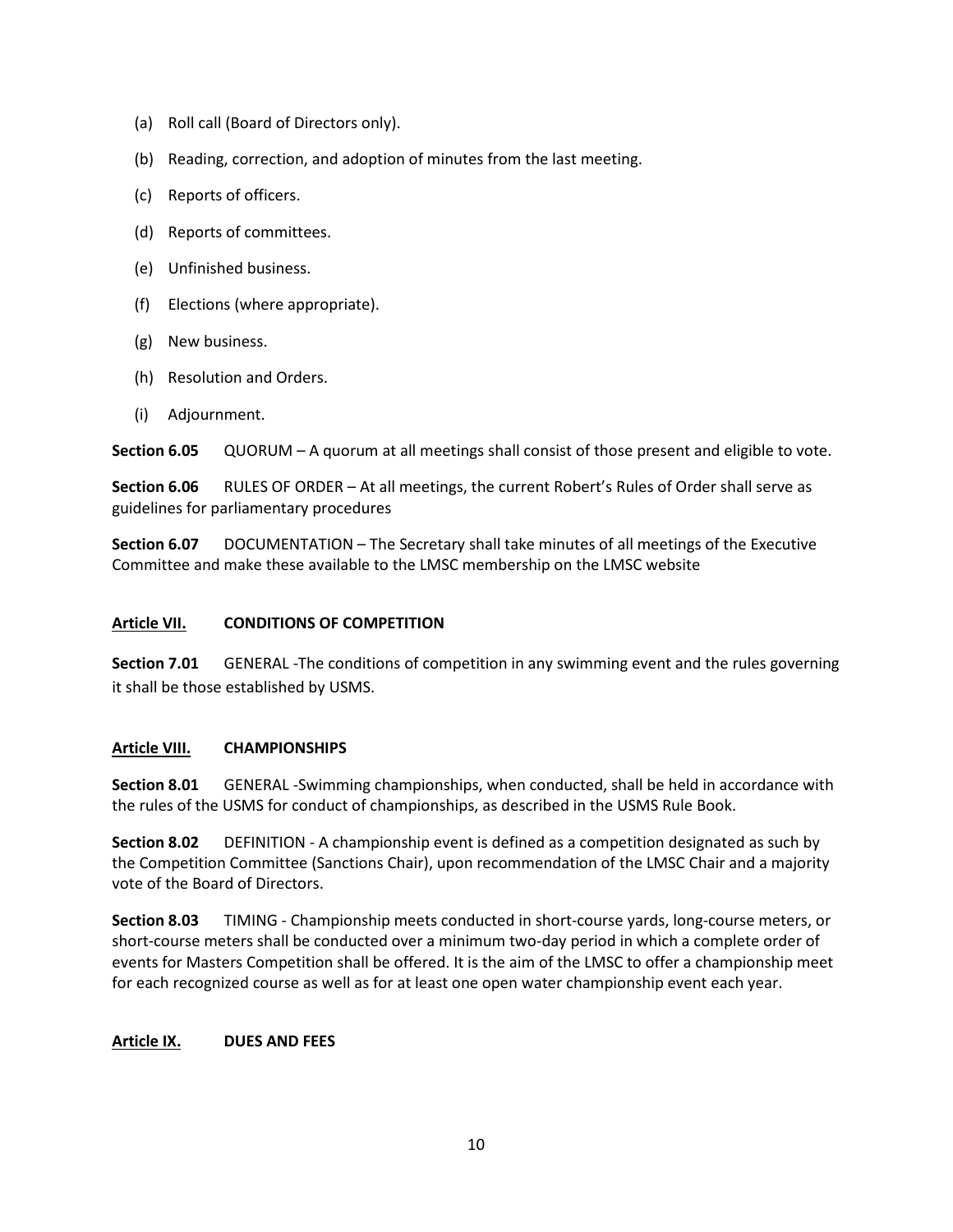**Section 9.01** ATHLETE REGISTRATION – Each member, or each swimming organization on his/her behalf, shall pay to the Registration Chair an annual fee established by the LMSC, an amount which shall include the annual fees established by USMS.

**Section 9.02** COST OF DELEGATE(S) MEETING – The LMSC shall reimburse expenses to the LMSCappointed delegate(s) that attend the USMS national convention.

- (a) Receipts for any reimbursable transactions, along with the completed reimbursement request form signed by the Responsible Committee Chair, LMSC Chair or Vice-Chair, shall be presented to Treasurer before any monies will be distributed.
- (b) Please refer to the "Qualified Reimbursable Expenses" document for details on what costs are reimbursable. Expenses that qualify for reimbursement include, but may not be limited to:
	- *(i) Airfare*
	- *(ii) Ground transportation to and from the airport to the hotel*
	- *(iii) The national convention registration fee*
	- *(iv) Hotel at convention rates*
	- *(v) Daily food allowance not to exceed \$40 (not to include alcohol)*
	- *(vi) If the convention is within 4hrs driving distance, the LMSC shall reimburse delegate the legally appropriate rate for non-profit mileage*

### <span id="page-10-0"></span>**Article X. REPORTS AND REMITTANCE**

**Section 10.01** ANNUAL REPORTS – The LMSC Chair shall be responsible for sending a complete record of the annual meeting of the LMSC and any special called meetings as well as an audited report of all financial accounts to the USMS National Office within ninety (90) days following the end of the year.

The LMSC Chair will be responsible for obtaining the above-referenced minutes and reports from the Secretary and Treasurer, respectively.

The audit of accounts is to be signed by a Certified Public Accountant or by three members of the Board of Directors.

**Section 10.02** MEMBERSHIP REPORTS- The LMSC Chair or designee shall verify each month the report listing all individuals and clubs, including addresses, who have joined the LMSC and USMS the previous month. This report shall be accompanied by the appropriate USMS fees.

**Section 10.03** GENERAL-The LMSC shall make such other reports and remittances to the USMS as specified in its Code or by the National Board of Directors or Board of Governors. The LMSC Chair, Secretary, and Treasurer shall be responsible for seeing that all required reports are made in a timely manner.

### <span id="page-10-1"></span>**Article XI. PARTICIPATION**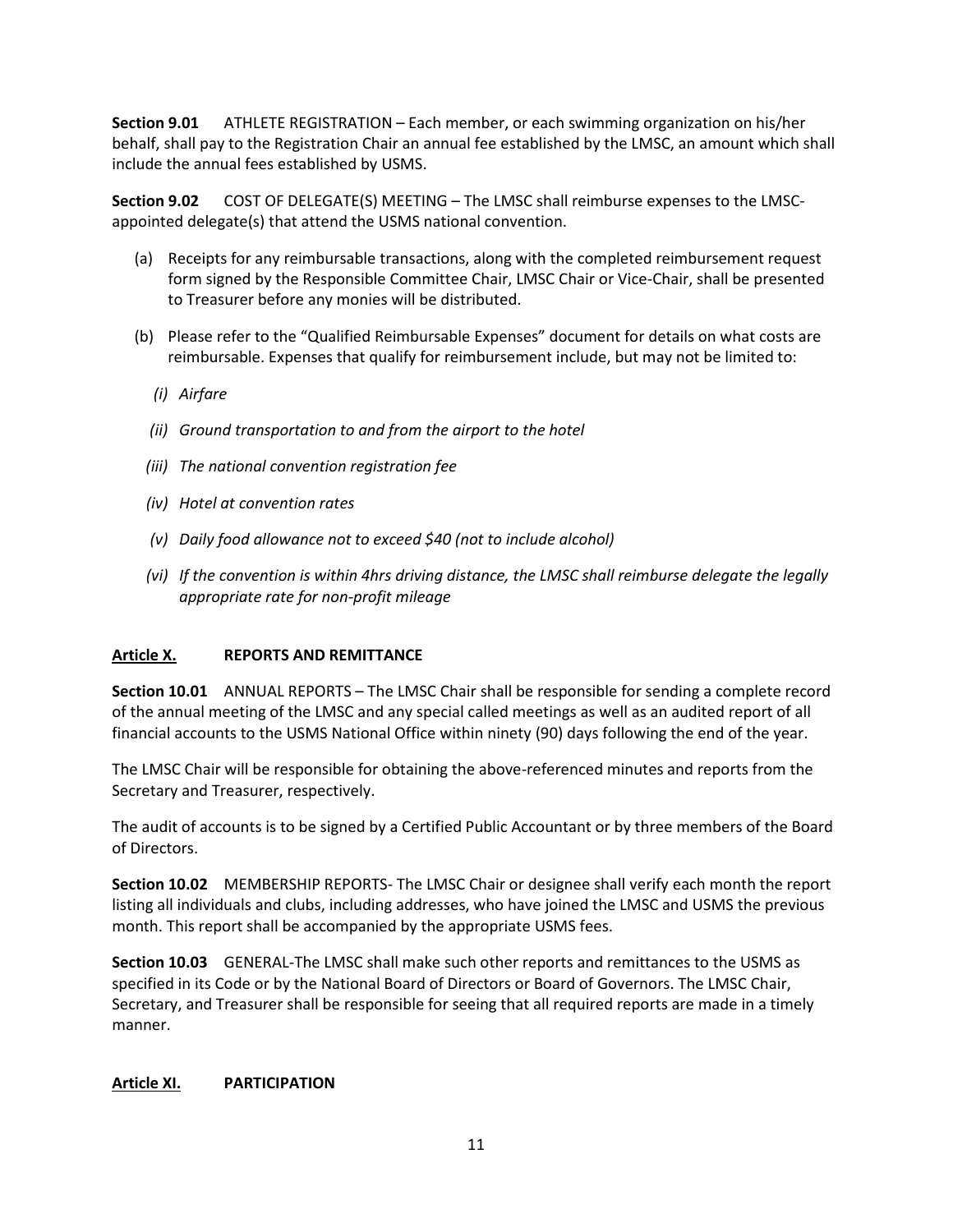**Section 11.01** PARTICIPATION – The LMSC, in accordance with the rules of the USMS, shall respect, and protect, the opportunity of every eligible individual to participate in USMS administrative activities and sanctioned or recognized events. All shall be conducted in compliance with all local, state, and national laws, and within the rules outlined in the USMS Rule Book and applicable international requirements.

# <span id="page-11-0"></span>**Article XII. MISCELLANEOUS**

**Section 12.01** AMENDMENTS - Any provision of these bylaws not expressly governed by USMS may be amended at any meeting of the general membership of the LMSC by a two-thirds (2/3) majority vote of the members present and voting. At least thirty (30) days notice of any proposed amendment shall be given to every registered member of the LMSC.

**Section 12.02** FISCAL YEAR – The fiscal year of the LMSC shall correspond to the calendar year.

**Section 12.03** ADDRESS - The LMSC shall submit a permanent mailing address for use by the National Headquarters. This address shall be the mailing address of the current general Chair.

**Section 12.04** MAIL/EMAIL VOTE – Both the general membership of the LMSC and the Board of Directors may vote by mail or email on any matter except amendment of the Bylaws, which must take place at a called meeting of the general membership. This provision allowing mail or email voting specifically includes elections of officers. The form and manner of voting on all decisions other than amendment of the Bylaws will be determined by the Board of Directors consistent with written policies approved by the general membership of the LMSC.

**Section 12.05** INDEMNIFICATION – The LMSC shall indemnify and save harmless any individual against the expense of any action, suit of proceedings in which they are made a part by reason of being or having been a Board of Director, Officer of duly authorized agent of the LMSC, except in relation as to matters to which they shall be adjudged in such action, suit or proceedings to be liable for gross negligence or willful misconduct in the performance of their duties. This right shall extend to all such persons, their successors, heirs and legal representatives.

### <span id="page-11-1"></span>**Article XIII. DISSOLUTION**

**Section 13.01** Upon dissolution, the net assets of the LMSC shall not inure to the benefit of any private individual or corporation, but shall be distributed to United States Masters Swimming, Inc. to be used exclusively for educational or charitable purposes. If USMS is no longer in existences or is not a corporation which is exempt under Section 501(c)(3) of the Internal Revenue Code and to which contributions, bequests, and gifts are deductible under Section 170(c)(2), 2055 (a)(2) and 2522 (a)(2) thereof, such assets shall be distributed to a corporation, to be used exclusively for educational or charitable purposes.

# <span id="page-11-2"></span>**Article XIV. GRIEVANCE & REVIEW PROCEDURES**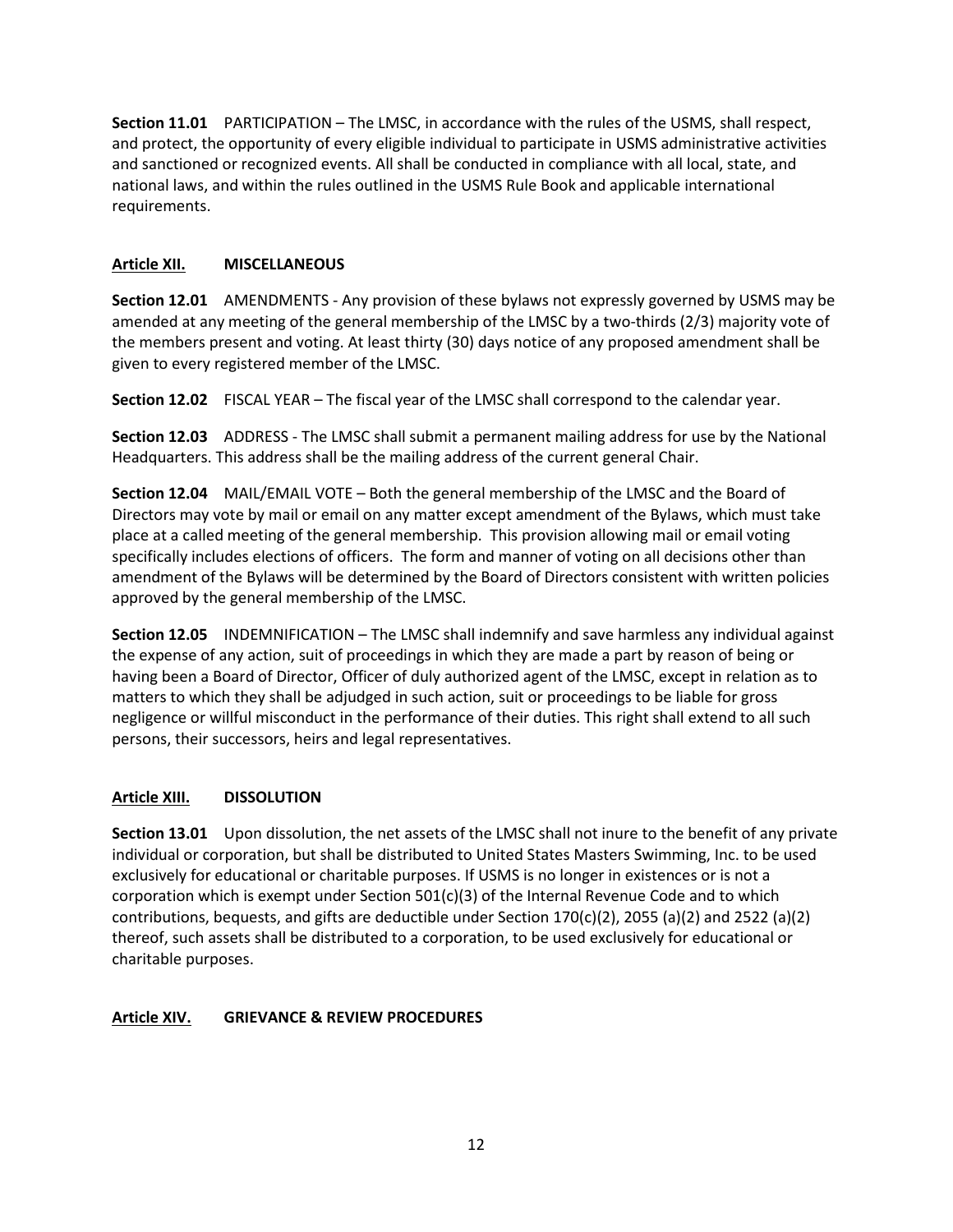**Section 14.01** REVIEW COMMITTEE – The LMSC Board of Directors may select a Review Committee comprised of no less than five (5) members to address other issues that cannot be effectively addressed by the Executive Committee or the Board of Directors. Its hearings may be conducted by an attorney at law retained by the Committee for that purpose.

If the attorney is not a member of the USMS, he/she shall have no vote. The Chair of the Review Committee shall be elected by members of the Committee. A quorum for any hearing conducted by the Review Committee shall be fifty percent (50%) of its membership but in no event less than three (3) members.

- (a) General Jurisdiction The Review Committee may conduct hearings on any matter affecting USMS and the LMSC and arising within the geographical boundaries of the SOUTHEASTERN LMSC and involving only members of SOUTHEASTERN LMSC.
- (b) Appeal The decision of the Review Committee shall be final in all cases, subject only to appeal to the Board of Directors of the LMSC at the option of the applicant, and thereafter to the USMS National Board of Directors.
- (c) Notice to Athletes In each case, where notice is sent to a registered entity, it is sufficient to mail the notice addressed to the affected individual or club at the last address (physical or electronic) given on his/her application for registration to the Registration Chair.

**Section 14.02** GRIEVANCES - Whereas the SOUTHEASTERN LMSC (the LMSC) has determined that a written grievance procedure is needed to implement the policies of United States Masters Swimming (USMS) as expressed in the Rules of USMS concerning member rights and standards of conduct under Part 4 thereof (hereinafter "Part 4"), the following grievance procedure is adopted by the Southeastern LMSC:

- (a) Grounds for grievances Any individual member of the LMSC and/or any Club member of the LMSC may bring a complaint on any matter for which grievances may be heard under Part 4. Specifically, complaints may be brought alleging unsporting conduct, defined in Part 4 as:
	- *(i) Violation of the opportunity to participate, as set forth in Part 4.*
	- *(ii) Discrimination in violation of Article 5 of the Rules of USMS.*
	- *(iii) Any act of fraud, deception or dishonesty in connection with any USMS related activity.*
	- *(iv) Any nonconsensual physical contact, obscene language or gesture, or other threatening language or conduct directed toward meet personnel, in connection with a USMS event.*
	- *(v) Any act, conduct or omission that is detrimental to the image or reputation of USMS, an LMSC, or the sport of swimming.*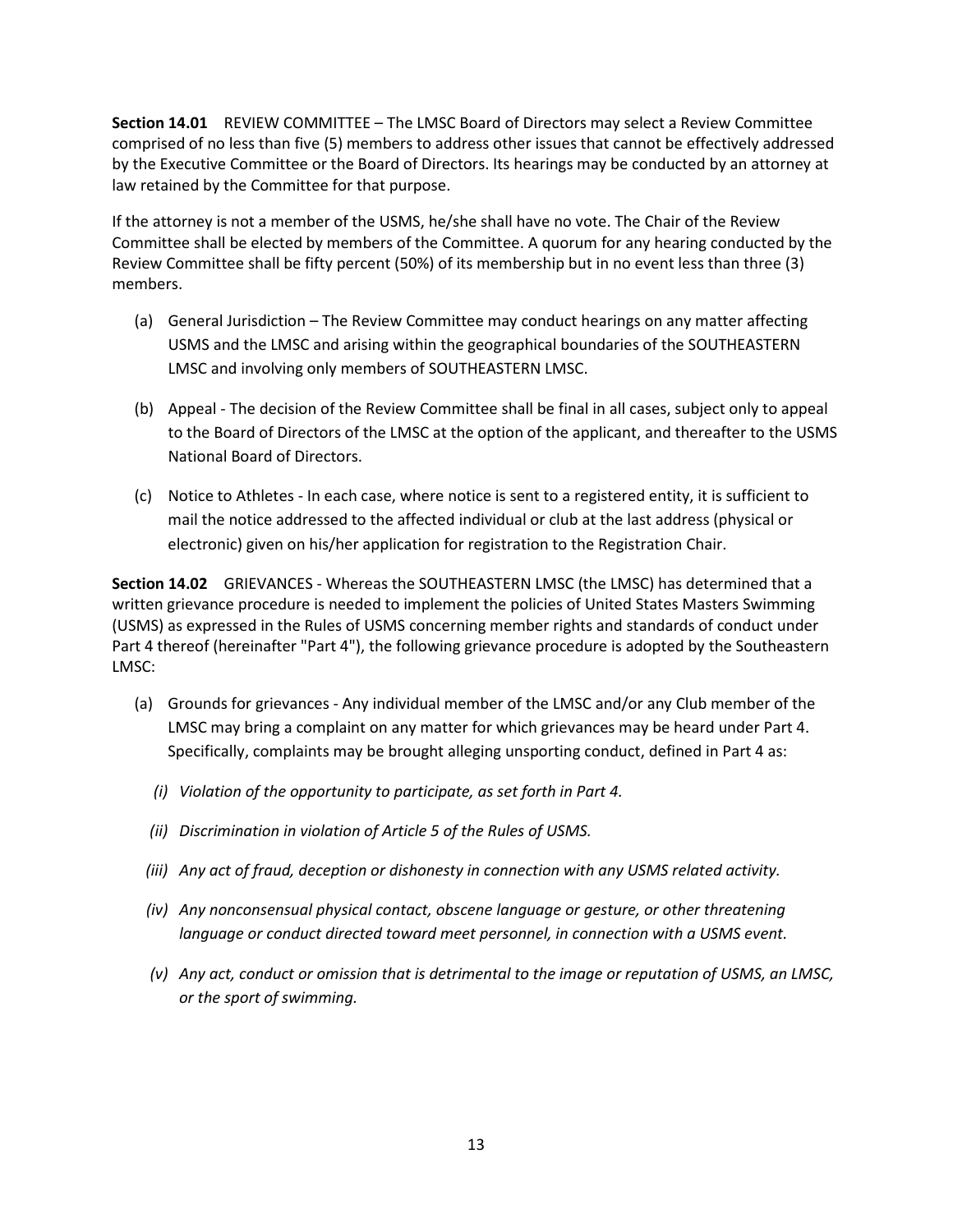- (b) Notifying parties of a Grievance Complainant shall create a document, in writing, to clearly document the issue at hand. The complaint shall be directed to the LMSC Chair, who will initiate the process of forming a Review Committee. In the event that the LMSC Chair is a direct party in the grievance, the Vice-Chair will assume responsibility for forming the Review Committee. In the event that the Vice-Chair is also a direct party in the grievance, the Board of Directors will pick one individual to form the Review. The compliant document shall include the following information:
	- *(i) Clear identification of the person or entity making the complaint;*
	- *(ii) Clear identification of the person or entity against whom the complaint is made;*
	- *(iii) A concise statement of the behavior or circumstance involved; and*
	- *(iv) Signature and name of the person responsible for making the complaint.*
- (c) Upon receipt of a complaint, the Chair of the Review Committee shall first make a determination whether the subject matter involves an issue for which a grievance may be brought under Part 4 and involves a person or entity which is part of the LMSC. If the Chair determines that the complaint does not meet such criteria, the Chair shall dismiss the complaint and notice of same shall be transmitted to the party bringing the complaint and to the Chair of the LMSC. The parties to any controversy shall be:
	- *(i) the USMS member or entity that makes the complaint,*
	- *(ii) the USMS member or entity that is the subject of a complaint, and, if appropriate,*
	- *(iii) the LMSC.*
	- *(iv) If the Chair of the Review Committee does not dismiss the complaint, this Chair shall transmit a copy of the grievance to all other parties involved.* 
		- *a) In the event there are multiple parties or varying interests, any interested person may ask the Chair of the Review Committee to, or the Chair may of his/her own volition, realign the parties according to their interest in the matter.*
		- *b) The party or parties who are the subject of the grievance shall have the right to make a written reply, which shall consist of a written and signed statement challenging the complaint. This statement shall be made within twenty (20) days from the date the Chair of the Review Committee transmitted the complaint to the party or parties who are the subject of the grievance.*
		- *c) If a party who is the subject of a complaint fails to make a reply, but other parties have replied, then the Chair of the Review Committee may proceed to mediation under this section, or to a hearing under the following section.*